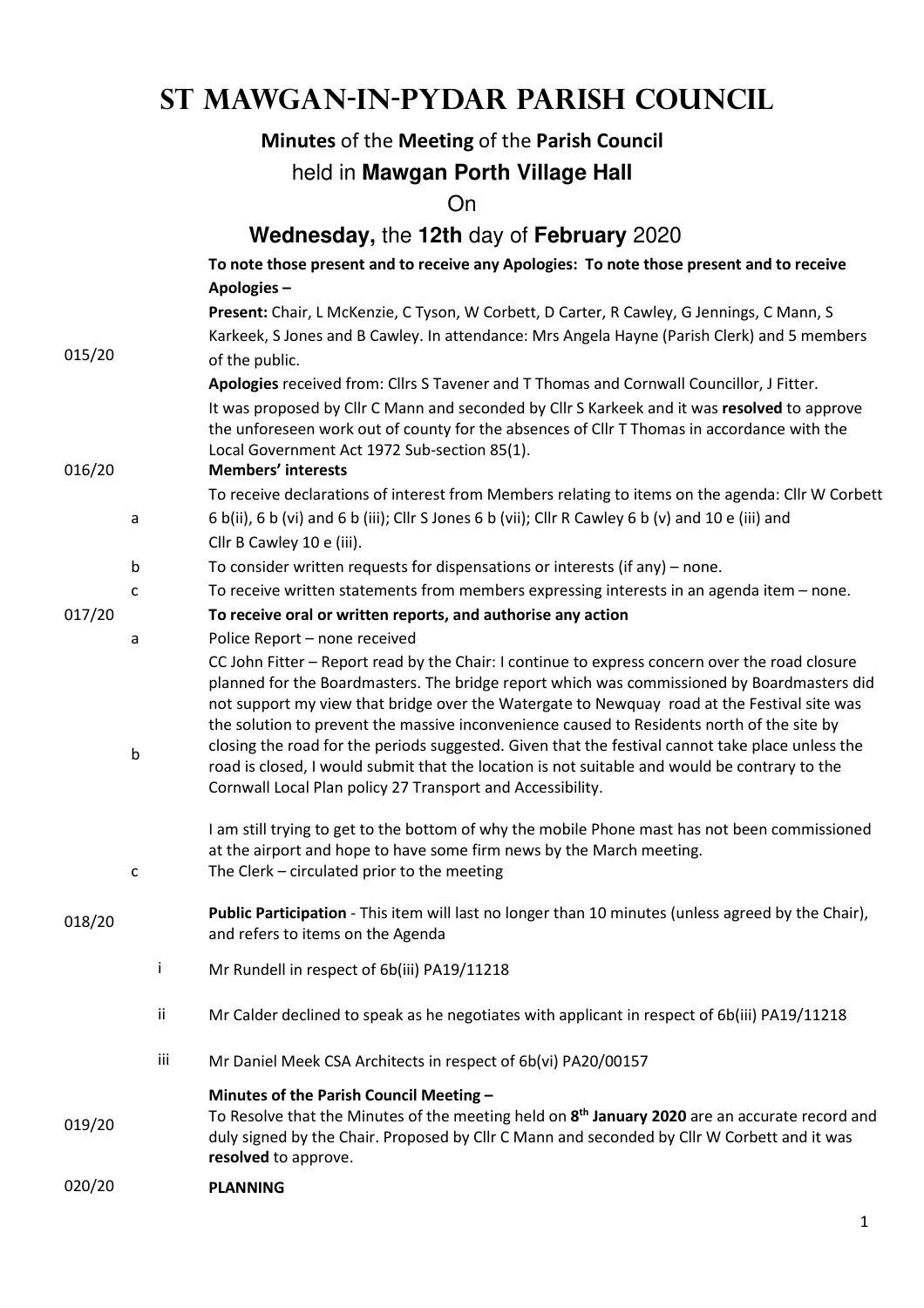- a Pre-App Consultation in accordance with Local Council protocol – Mr Rundell had attended the Working Planning Group Meeting on Tuesday 11 February in respect of 6b(iii) PA19/11218 Red Cove.
- b Planning new applications to discuss and decide on response to Cornwall Council

**PA19/10479.** Applicant: Dr Fiona Dod. Proposal: Reserved matters application following outline permission PA18/10850 - replacement of building with a live/work unit (self-build). Location: Barn East of Gluvian Flamank Farm Mawgan Porth. To note PC delegated response issued to Local Planning Authority as resolved January PC meeting, minute reference: 006/20b(ii). Noted.

#### **Cllr W Corbett left the meeting at this juncture**

i

v

**PA19/09719.** Applicant: Mr Tom Sabin BM Management Limited. Proposal: Temporary use of land for Boardmasters music festival with camping for a five-day period each year for five years

ii 2020 - 2024 inclusive together with retention of existing shuttle bus infrastructure. Location: Land at Trebelsue Farm Watergate Road Newquay. To note delegated response issued within the deadline for consultee comment to Local Planning Authority. Noted.

### **Cllr W Corbett returned to the meeting**

**PA19/11218**. Applicant: Mr Adam Knight. Proposal: Redevelopment of site consisting of demolition of existing property and construction of replacement dwelling. Location: Red Cove Trenance Mawgan Porth TR8 4BZ. Proposed Cllr Corbett and seconded by Cllr C Mann and it was

iii **resolved** to request a deferment of time for comment to establish whether it would be possible to sink 1 metre into the land slope as the current proposal exceeds the current ridge height by 1 metre. If no deferment agreed the Parish Council to place a holding objection to the current scheme to await any resident's comments (if any).

**PA19/08940.** Applicant Mawgan Porth Holiday Parks Ltd. Proposal: Variation of condition 3 of C2/10/00772 - (Removal of condition 2 of C2/91/00105 for the extension of occupancy season of 60 units to allow all year-round use). Location: The Park Mawgan Porth. Cllr S Karkeek and Cllr C

iv Tyson seconded and it was **resolved** to object due to the inappropriate development upon the AGLV and saved policy 14 of the Cornwall Local Plan.

## **Cllr R Cawley left the meeting at this juncture**

**PA20/00536.** Applicant Mr & Mrs Peter & Nicola Murrish. Proposal: Certificate of Lawfulness for an Existing Use of building as self-contained residential unit. Location: Jacaranda Retorrick Mill. Proposed by Cllr W Corbett and seconded by Cllr C Mann and it was **resolved** to defer to the discretion of the Planning Officer.

#### **Cllr R Cawley returned to the meeting and Cllr W Corbett left the meeting at this juncture**

vi **PA20/00157**. Applicant: Mr Nick Robertson. Proposal: Change of land use from unused field to domestic curtilage. Construction of a tennis court to serve Polgreen Manor. Location: Polgreen Manor Polgreen St Mawgan TR8 4AG. Proposed by Cllr Karkeek and seconded by Cllr S Jones and it was **resolved** no objection.

#### **Cllr W Corbett returned to the meeting and Cllr S Jones left the meeting at this juncture**

vii **PA20/00352.** Applicant Mr & Mrs Old. Proposal: Extensions and alterations to property. Location: 23 Challis Avenue Carloggas St Mawgan TR8 4EJ. Proposed by Cllr W Corbett and seconded by Cllr C Mann and it was **resolved** no objection.

#### **Cllr S Jones returned to the meeting and Cllr W Corbett left the meeting at this juncture**

**PA20/00381.** Applicant Ms Sarah Howie. Proposal: Reserved matters application for access only (to establish the vehicular access to serve the development) following outline approval PA19/02509 dated 06.01.20 for the construction of two dwellings. Location: Land North East of

viii The Lodge Trevenna Cross St Mawgan. Proposed by Cllr C Mann and seconded by Cllr C Tyson and it was **resolved** to object. The PC objects to a new access to the development off the Bolingey lane opposite 'Yertiz'. The Planning Inspector when determining PA19/02509, was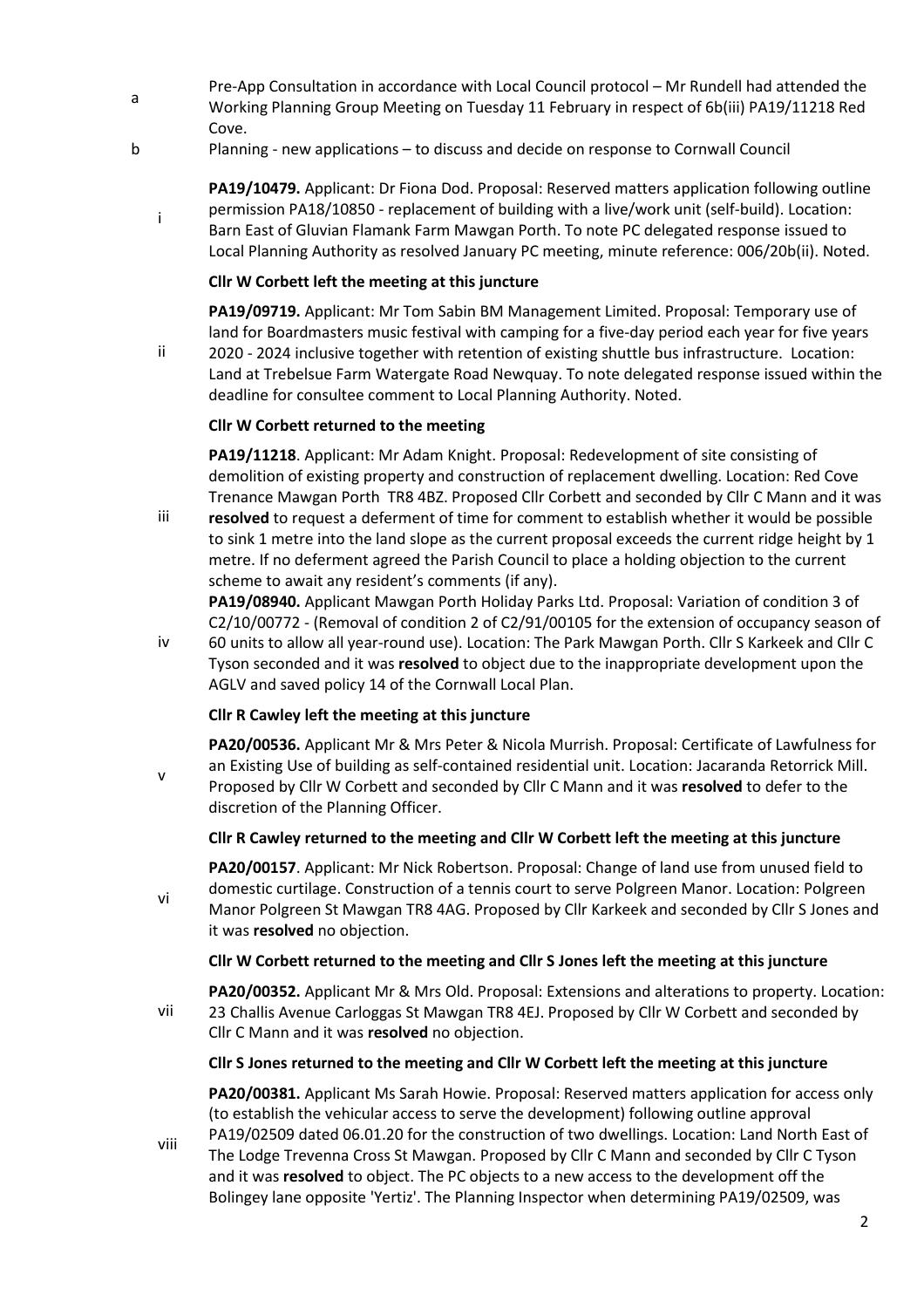under the clear impression that the boundary hedge and trees at this point would be retained (see Decision Letter paragraph 22) and that the access point would be beside the existing stables.

### **Cllr W Corbett returned to the meeting**

- c To consider planning applications received before meeting none
- d To note Advices and Decisions by Cornwall Council:

**PA19/09775 APPROVED.** Applicant: Mrs H John. Proposal: Single storey extension and alterations including enlarged terrace with garden store under (demolition of existing garage) (Reduced size/design to PA18/10945) for variation of Condition 2 (plans) to Application No. PA19/05393 dated 22nd August 2019. Location: Blue Seas Trenance Mawgan Porth TR8 4DD. Noted.

**PA19/02910/PREAPP Closed - advice given.** Applicant: Mr Gordon Millatt. Proposal: Pre-

ii application advice for the replacement of existing leaking flat roof on a non -listed extension with a pitch roof which will be integrated into the listed building the extension is attached to. Location: Ivy Cottage Ball St Mawgan TR8 4EH. Noted.

iii **PA19/10754 APPROVED.** Applicant: Mr Steve Sackett. Proposal: Construction of inset dormer balcony and rear dormer; minor amendment to previously approved lapsed planning permission under PA14/04041. Location: 25 Tredragon Close Mawgan Porth TR8 4DP.Noted.

#### **The following decisions was received after the Agenda was posted**

- iv **PA19/00624** APPROVED Applicant: Mrs D Wilson. Proposal: Construction of dwellinghouse and garage accommodation. Location: Beacon House East Trevarrian TR8 4AQ. Noted. e 5 day-Protocol for Local Councils - none
	-
- $f$  To discuss planning enforcement issues to refer any new issues and updates (if any). Three potential issues were highlighted. **Action**: Clerk to submit to Planning Enforcement
- 021/20 **WORKING GROUPS** to receive reports (if any), and agree any necessary action and expenditure: a Amenities –
	- $\frac{1}{1}$  St Mawgan toilets to approve Reef Water Solutions Water Testing Contract 2020. Proposed by Cllr C Mann and Cllr G Jennings and it was **resolved** to approve.
	- ii Burial Ground – 1. to note the burial of Margaret Rowe on  $31<sup>st</sup>$  January. Noted. 2. Memorial tablet permission: Stuart Washbourne Money plot B 138. Proposed by Cllr C Mann and seconded
	- be Cllr S Jones and it was **resolved** to approve. 3. Notice of Interment: Wednesday 19 February Mrs Marie Prowse Plot A – 284. Noted, with condolences to be sent to the family.  $b$  Transport and Rights of Way – Bolingey footpath. Notification received from
	- CC Highways and Environment that works scheduled end of March (subject to weather). Noted.  $\frac{1}{1}$  Long Vehicle signage – to note meeting with Highways and Environment Manager, Cormac Ltd -29 January. Noted.
	- c Beach and Environment notification received that Cllr Fitter requested Biffa undertake road sweeping to remove sand and debris from Mawgan Porth following Storm Ciara. Neighbourhood Plan - meeting took place with two more interested parishioners joining the
	- d Working Group. Next stage: Leaflet, online questionnaire. Chair requested approval of up to £150 to enable purchase of leaflets. Proposed by S Karkeek and seconded Cllr C Tyson and it was **resolved** to approve.

Cornwall Airport Newquay & Search and Rescue Helicopter – following further reports of

- e significant noise from air traffic, Cllr D Carter requested a noise survey be undertaken for the Carloggas residents, and a public meeting be organised for all interested parties. **Action**: Cllrs Carter & Jennings and Clerk to arrange.
- f St Mawgan Community Hall Public Meeting was held by the Hall Trustees and it was resolved that the Parish Council take on the role as Sole Trustee. Noted.

i

3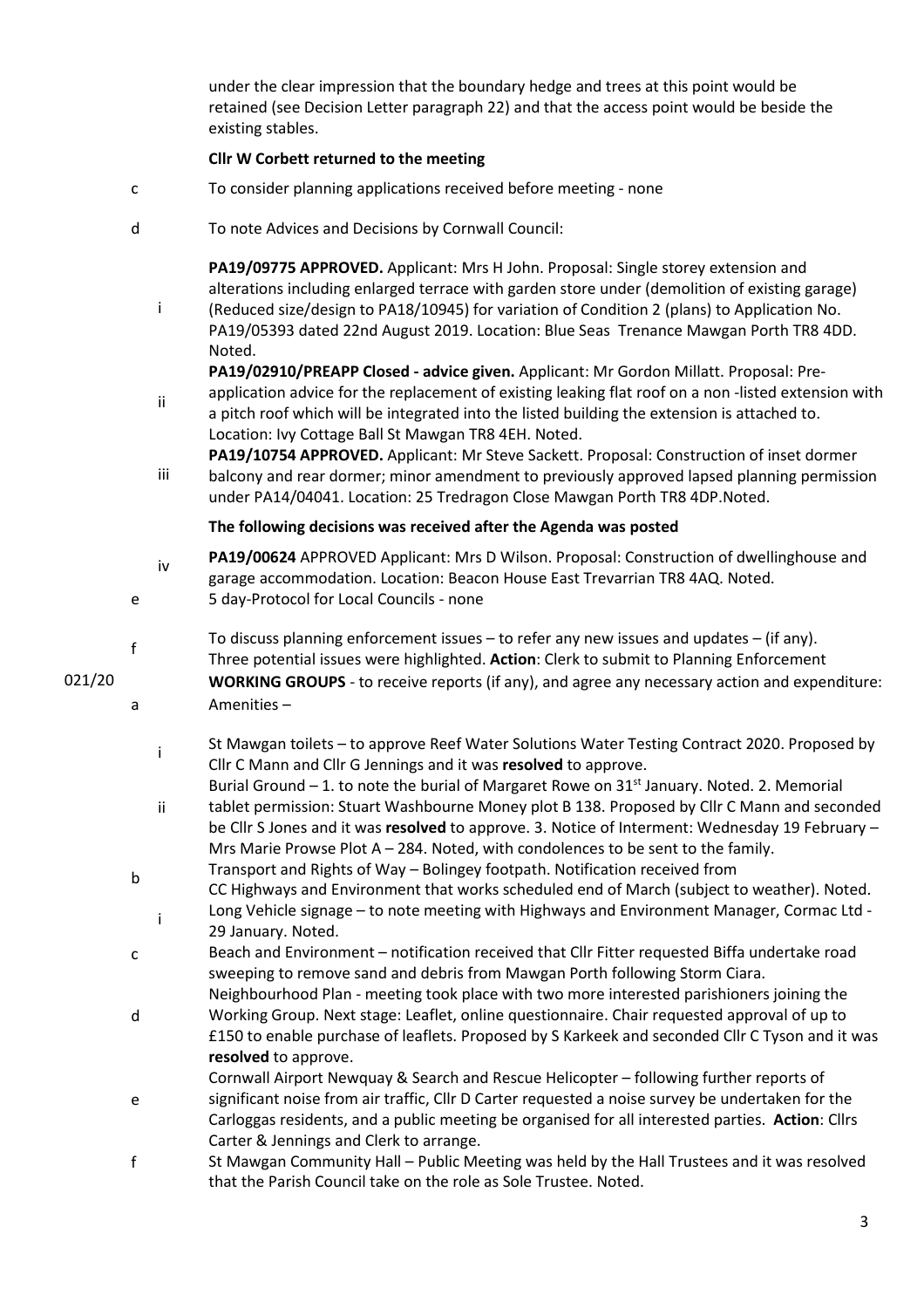| 022/20 |   |          | <b>REPORTS FROM MEETINGS:</b>                                                                                                                                                                                                                                               |
|--------|---|----------|-----------------------------------------------------------------------------------------------------------------------------------------------------------------------------------------------------------------------------------------------------------------------------|
|        | a |          | Newquay & St Columb Community Network Panel Meeting 16 January 2020 - (Draft Notes<br>circulated prior to meeting). Noted.                                                                                                                                                  |
| 023/20 |   |          | To note and discuss (if appropriate) the correspondence received since the last meeting and                                                                                                                                                                                 |
|        |   |          | any associated actions and expenditure:                                                                                                                                                                                                                                     |
|        |   |          | ENVIRONMENT SERVICE, COUNTRYSIDE ACCESS TEAM WILDLIFE & COUNTRYSIDE ACT 1981<br>SECTION 53 THE CORNWALL COUNCIL (ADDITION OF RESTRICTED BYWAY FROM ROAD U6177 AT                                                                                                            |
|        |   | i.       | MAWGAN-IN-PYDAR SCHOOL TO ROAD U6177 AT LANVEAN IN THE PARISH OF ST MAWGAN-IN-<br>PYDAR) MODIFICATION ORDER 2017 (Rectory Lane). Notice re-advertised. Statement of Reasons<br>received. Noted.                                                                             |
|        |   | ii       | Community Governance Review update. No changes to the boundaries of St Wenn, St Columb<br>and St Mawgan-in-Pydar proposed by the Cornwall Council Review Panel. Noted.                                                                                                      |
|        |   | iii      | Consultation New Cornwall Design Guide and New Streetscape. Noted.                                                                                                                                                                                                          |
|        |   | iv       | Rural Community Halls - Wonderful villages photo competition. Noted                                                                                                                                                                                                         |
|        |   | v        | Mrs Christina Coles - concerns regarding parking of airport cars at Carloggas Close and lack of<br>footpath to accompany hardstanding at bus shelter at the top of the village. Action: see item<br>026/20.                                                                 |
|        |   | vi       | Speed Restriction 10 March - B3276 Between Trenance And Borough Boundary, Trenance,<br>Mawgan Porth - Intention Notice (circulated prior to meeting). Noted.                                                                                                                |
|        |   | vii      | Closure of footpath 40 at Mawgan Porth. Pydar. Timing 5th March to 4th September 2020.<br>Reason: carry out work to apparatus - Intention Notice (circulated prior to meeting). Noted.                                                                                      |
|        |   | viii     | South West Coastal Path Maintenance Partnership Offer 2020. Proposed by Cllr W Corbett and<br>seconded by Cllr C Mann and it was resolved not to support.                                                                                                                   |
|        |   | ix       | Cornwall Council Climate Change Development Planning Document. Noted.                                                                                                                                                                                                       |
|        |   |          | The following was received after the Agenda was posted                                                                                                                                                                                                                      |
|        |   | X        | Road Closure intention notice - road from Penpont to Carloggass 7.30-6pm 20-23 March. Noted                                                                                                                                                                                 |
| 024/20 |   | xi       | Travellers Rest Community Space - Action: Clerk to endorse the proposed project on behalf of<br>the Parish Council.<br><b>FINANCE and LEGISLATION:</b>                                                                                                                      |
|        | a |          | To note any income received: Bank Interest £1.91: Burial Ground fees £132 - Rowe, Plot<br>reservation £516 plot B 140 - Buscombe, Memorial Permission £106 - Washbourne Money.<br>Noted.                                                                                    |
|        | b |          | Accounts – to approve invoices for payment and sign cheques at the end of the meeting<br>(list circulated prior to the meeting). Proposed by Cllr W Corbett and seconded by Cllr C Tyson<br>and it was resolved to approve.                                                 |
|        | с |          | Budget Monitoring - 3 <sup>rd</sup> qtr to approve as correct (previously circulated). Proposed by Cllr C<br>Mann and seconded by Cllr C Tyson and it was resolved to approve.                                                                                              |
|        | d |          | Internal Control - to note ends of September and December checks undertaken by Cllr D Carter.<br>Noted.                                                                                                                                                                     |
|        | e |          | Donations and Grant Applications                                                                                                                                                                                                                                            |
|        |   | i.<br>ii | Mawgan Porth Village Hall - to consider and approve the annual grant of £500. Proposed by Cllr<br>G Jenning and seconded by Cllr W Corbett and it was resolved to approve.<br>St Mawgan Community Hall - to consider and approve the annual grant of £500. Proposed by Cllr |
|        |   |          | C Mann and seconded by Cllr W Corbett and it was resolved to approve.                                                                                                                                                                                                       |
|        |   |          | Cllrs B and R Cawley abstained from the following item                                                                                                                                                                                                                      |